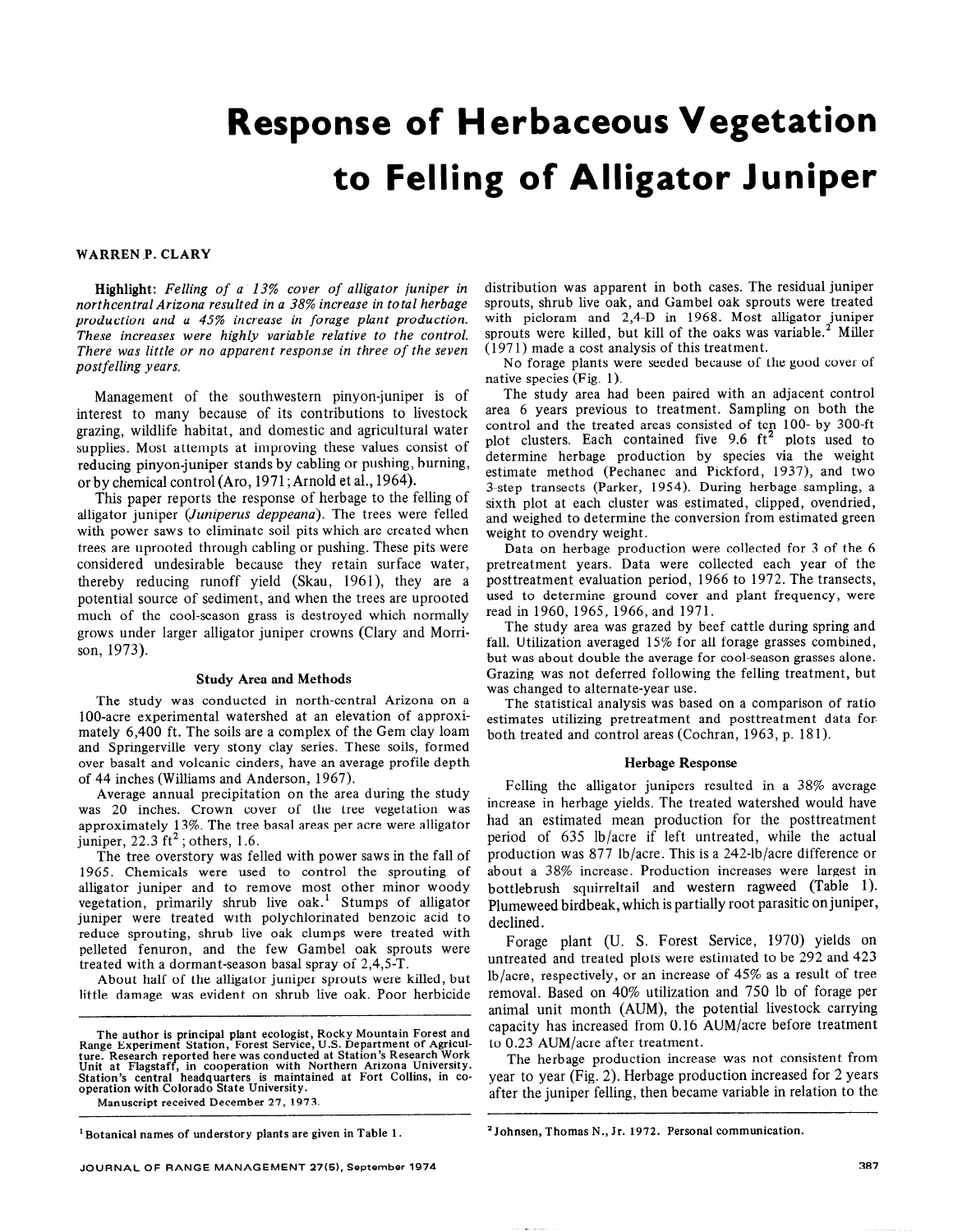

Fig. 1. Views from a photo point: (A) In 1960, 5 years before trees were felled. (B) In 1971, 6 years after felling.

control area. This variation in treatment response may have two independent causes. One is time related: a stimulation effect, related possibly to nutrients, etc., is often apparent for up to several years after overstory removal. Thereafter, however, the response of herbage production appears to be primarily affected by climatic variation.

Grasses respond somewhat differently to the timing and amount of precipitation than do forbs, and therefore often attain peak yields in different years than do forbs. Of the 7 posttreatment years, perennial grass production was significantly higher than pretreatment levels in 3 years, and total herbage production was significantly higher in 4. When all posttreatment years are combined, average herbage yields were significantly higher as a result of treatment.

The response of herbaceous vegetation to the felling of alligator juniper differs from the response suggested by some. It has been suggested that herbage yields will steadily increase after juniper removal until a maximum level is reached, perhaps 10 years later (Arnold and Schroeder, 1955; Arnold et al., 1964). In most cases on the Beaver Creek watersheds, however, herbage production after treatment appears to more closely follow the pattern suggested by Odum (1960): Total herbage production reaches essentially a steady state within a year or two, and does not tend to increase measurably through time, even though plant composition *is* changing, so long as the plants are of the same major life form. If this is true, then grazing capacity will increase due to increases in total herbage production only in the first few years after treatment. Further

| Table 1. Average production (lb/acre) of understory plants. |  |  |  |  |  |  |  |
|-------------------------------------------------------------|--|--|--|--|--|--|--|
|-------------------------------------------------------------|--|--|--|--|--|--|--|

|                                             | Control area |                              | Treatment area |                |  |
|---------------------------------------------|--------------|------------------------------|----------------|----------------|--|
| <b>Species</b>                              |              | Pre-treatment Post-treatment | Pre-treatment  | Post-treatment |  |
| Grasses                                     |              |                              |                |                |  |
| Blue grama (Bouteloua gracilis)             | 82.5         | 98.7                         | 109.6          | 158.9          |  |
| Side-oats grama (Bouteloua curtipendula)    | 45.9         | 59.0                         | 38.7           | 51.6           |  |
| Prairie junegrass (Koeleria cristata)       | 19.6         | 23.8                         | 9.1            | 19.7           |  |
| Bottlebrush squirreltail (Sitanion hystrix) | 18.5         | 40.0                         | 23.8           | 118.4          |  |
| Mutton bluegrass (Poa fendleriana)          | 18.1         | 30.2                         | 12.0           | 11.3           |  |
| Black dropseed (Sporobolus interruptus)     | 17.8         | 23.9                         | 8.4            | 18.6           |  |
| Spike muhly (Muhlenbergia wrightii)         | 1.0          | .5                           | 1.7            | 2.9            |  |
| Fendler three-awn (Aristida fendleriana)    | $\cdot$ 3    | $\boldsymbol{.8}$            | 1.4            | 3.6            |  |
| Western wheatgrass (Agropyron smithii)      | 0.           | $\Omega$ .                   | 2.5            | 10.2           |  |
| Total grasses                               | 203.7        | 276.9                        | 207.2          | 395.2          |  |
| Forbs and half-shrubs                       |              |                              |                |                |  |
| Broom snakeweed (Gutierrezia sarothrae)     | 81.3         | 65.4                         | 151.2          | 166.3          |  |
| Sulfur eriogonum (Eriogonum cognatum)       | 45.2         | 55.1                         | 34.8           | 49.8           |  |
| Plumeweed birdbeak (Cordylanthus wrightii)  | 30.8         | 40.6                         | 50.3           | 13.2           |  |
| Goldeneye (Viguiera spp.)                   | 11.5         | 18.3                         | 8.3            | 37.7           |  |
| Western ragweed (Ambrosia psilostachya)     | 5.8          | 17.5                         | 4.0            | 94.6           |  |
| Showy aster (Aster commutatus)              | 5.8          | 13.5                         | 2.1            | 29.6           |  |
| Redroot eriogonum (Eriogonum racemosum)     | 5.8          | 6.3                          | 10.0           | 17.7           |  |
| Common sunflower (Helianthus annuus)        | .5           | $\cdot$ 1                    | 5.5            | 9.2            |  |
| Others                                      | 18.2         | 35.6                         | 15.4           | 63.6           |  |
| Total forbs and half-shrubs                 | 204.9        | 252.4                        | 281.6          | 481.7          |  |
| Shrubs                                      |              |                              |                |                |  |
| Shrub live oak (Quercus turbinella)         | 26.7         | 48.6                         | 0.             | $\cdot 0$      |  |
| Wavyleaf oak (Quercus undulata)             | 4.3          | 2.4                          | 0.             | 0.             |  |
| Total shrubs                                | 31.0         | 51.0                         | .0             | 0.             |  |
| All vegetation                              | 439.6        | 580.3                        | 488.8          | 876.9          |  |